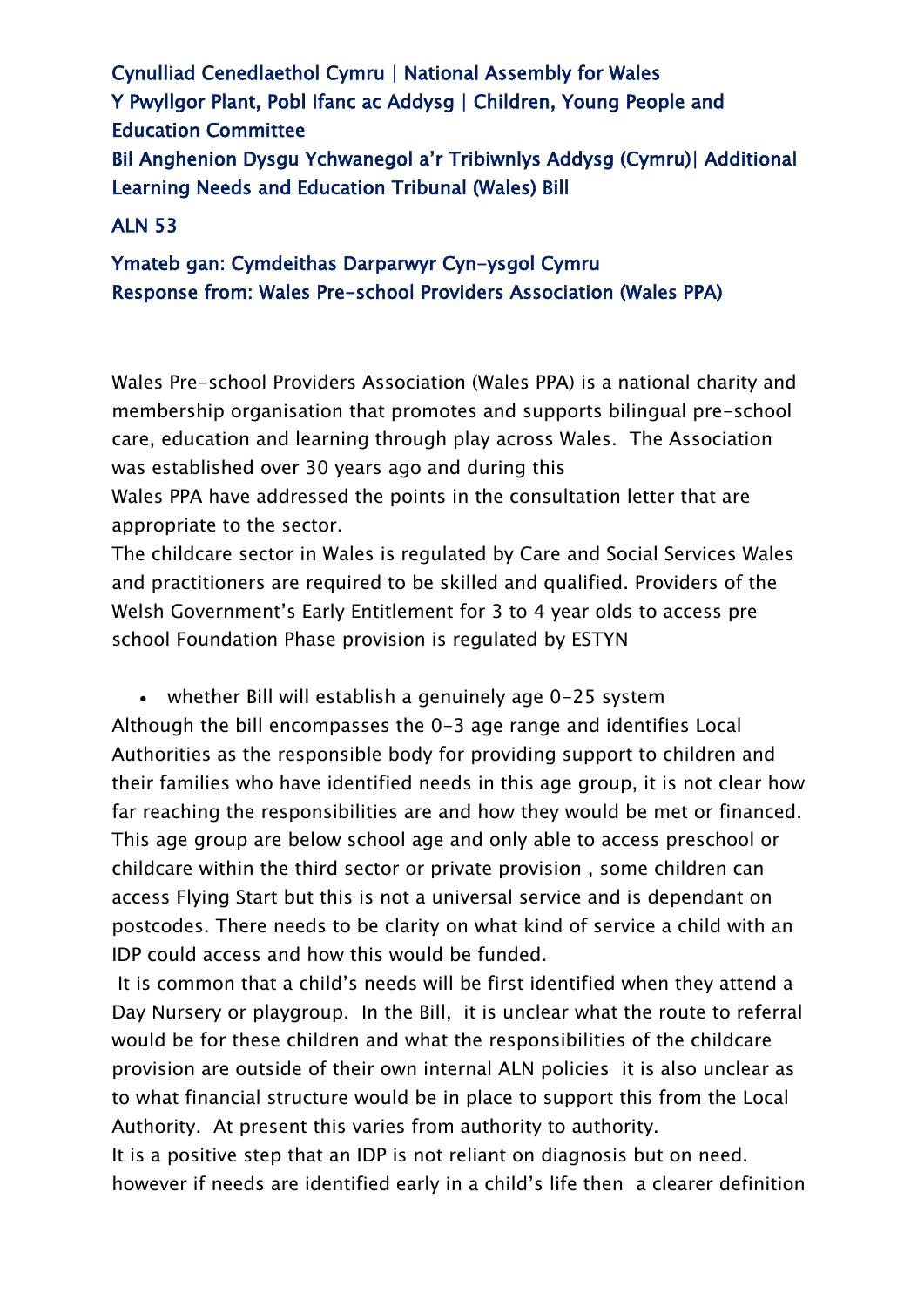of a child's right to access services and support within private and third sector childcare and early years education provision would be helpful. We find that when the issues are diagnosed early in the child's life, families are often facing a period of time where they are isolated from their peer groups and have to adjust/come to terms with the issues they are dealing with. For example conditions such as autistic spectrum disorders can take a long time to be diagnosed but the child presents very early on with learning and behavioural difficulties and can be identified as having a need for an IDP.

• the provisions for collaboration and multi-agency working, and to what extent these are adequate

We would welcome further detail about the provision for collaboration and multi-agency working within the early years. There are examples of good working practice for example, some Local Authorities have strong partnerships with private and third sector early years providers and have set up Additional Needs schemes with Umbrella organisations such as Wales PPA which bring together and bridge the gap between birth to education. A good example of this is the model used in Newport, Newport City Council have continued to fund the Additional Needs Referral Scheme managed by Wales PPA. This supports children in the private and third sector as well as children wishing to access their statutory early education entitlement and play opportunities in the non-maintained sector. This type of scheme is not universal throughout Wales so there is a lack of consistency across authorities, Outlined below is the model that is currently used in Newport for pre-school children

The scheme funds an Additional Needs Co-ordinator who receives the initial referral (usually from a Health Professional or childcare setting) and investigates the individual child's circumstances and needs. This is then presented to the multi-agency panel made up of representatives from the local authority, health (Portage), specialist paediatric nurse leading the Social Services Children with Disabilities Team, Additional Needs Advisory Teacher, LEA's Inclusion Team manager, Wales PPA's regional manager, Newport Flying Start manager, Mudiad Meithrin, LEA's Early Years Business Manager etc. At the panel meeting, the case for the child is discussed and a care package agreed (dependant on funding available). Parental consent is paramount and this includes referral to other support services if required. The agreed funding pays for the extra support needed from a staff member within the childcare provision. Children will only be placed in provisions